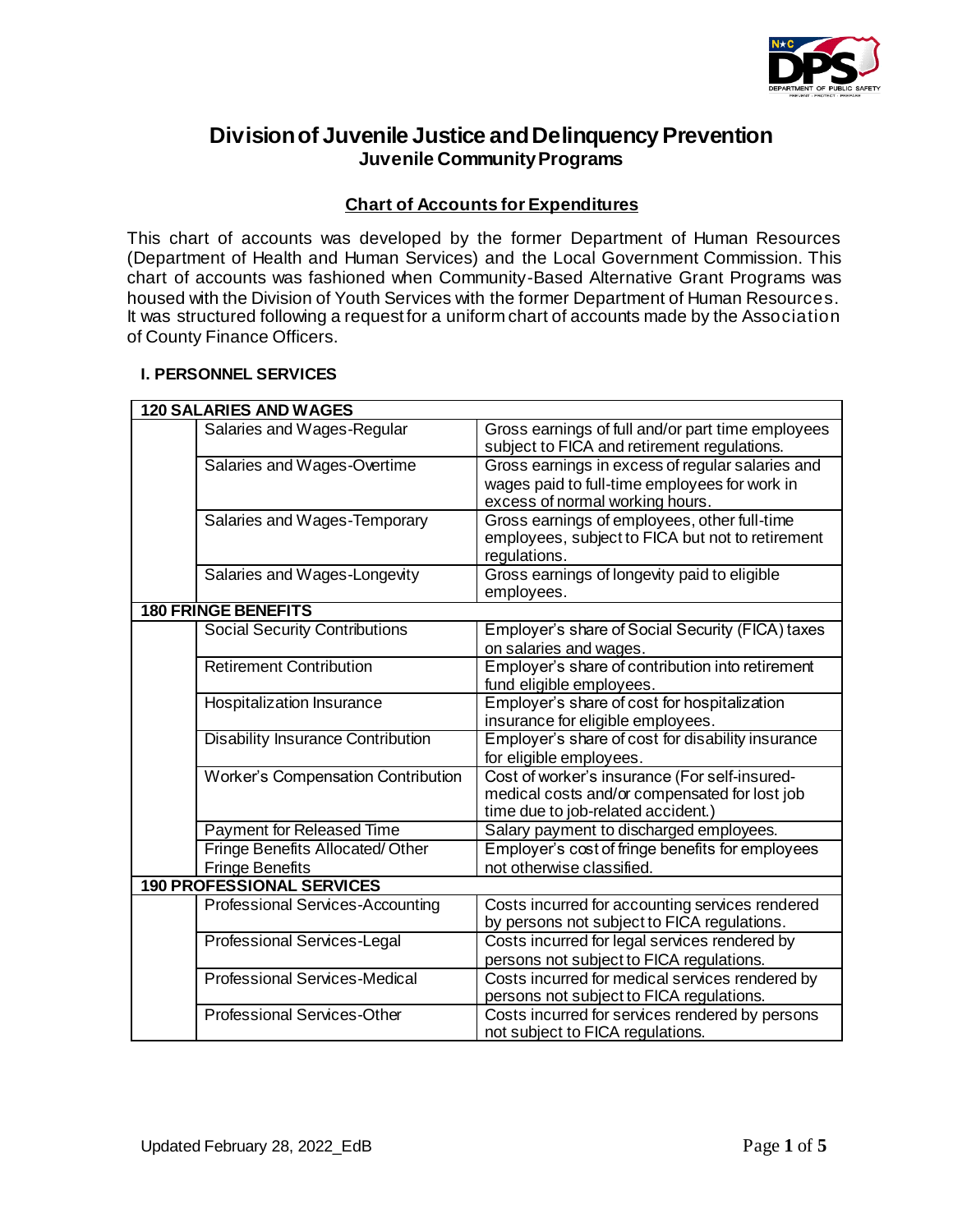## **II. SUPPLIES AND MATERIALS**

| 210 | <b>HOUSEHOLD AND CLEANING SUPPLIES</b>          |                                                                                |
|-----|-------------------------------------------------|--------------------------------------------------------------------------------|
|     | <b>Janitorial Supplies</b>                      | Costs of brooms, mops, cleaning agents, wax                                    |
|     |                                                 | paper towels, toilet tissue, tissues, etc.                                     |
|     | <b>Uniforms</b>                                 | Costs of uniforms or special clothing required                                 |
|     |                                                 | to be worn by employees, including wearing                                     |
|     |                                                 | apparel for patients.                                                          |
| 220 | <b>FOOD AND PROVISIONS</b>                      |                                                                                |
|     | <b>Food and Provisions</b>                      | Cost of food and food-related provisions,                                      |
|     |                                                 | including such special items as may be                                         |
|     |                                                 | purchased for picnics or banquets.                                             |
| 230 | EDUCATIONAL, MEDICAL, AND AGRICULTURAL SUPPLIES |                                                                                |
|     | <b>Special Program Material</b>                 | Cost of educational supplies and materials for                                 |
|     | (Educational)                                   | instructional purposes.                                                        |
|     | <b>Audio Visual and Library Supplies</b>        | Costs of audio visual aids and supplies                                        |
|     |                                                 | necessary for supplying and maintaining a                                      |
|     |                                                 | media center (library).                                                        |
|     | <b>Drugs</b>                                    | Costs of drugs and pharmaceuticals                                             |
|     |                                                 | administered to or prescribed for clients.                                     |
|     | <b>Other Medical Supplies</b>                   | Cost of supplies and materials to be used for                                  |
|     |                                                 | medical purposes.                                                              |
| 240 | <b>CONSTRUCTION AND REPAIR SUPPLIES</b>         |                                                                                |
|     | <b>Construction and Repair</b>                  | Supplies and materials used in construction or                                 |
|     |                                                 | repair of buildings and other pertinent                                        |
|     |                                                 | structures, including but not limited to lumber,                               |
|     |                                                 | nails, roofing and cement, and spackling                                       |
|     | <b>VEHICLE SUPPLIES AND MATERIALS</b>           | compound.                                                                      |
| 250 | Motor Fuels and Lubricants                      |                                                                                |
|     |                                                 | Petroleum products for operation and<br>maintenance of motor vehicles, such as |
|     |                                                 | gasoline, diesel fuel, motor oil, grease, brake                                |
|     |                                                 | fluid and transmission fluid.                                                  |
|     | <b>Tires and Tubes</b>                          | Tires, tubes, valve stems, and any other                                       |
|     |                                                 | directly related costs.                                                        |
|     | Parts                                           | Motor vehicle parts to be used for replacement.                                |
|     | <b>Other Vehicle Supplies</b>                   | Antifreeze, cleaning solvents, etc. not                                        |
|     |                                                 | otherwise classified.                                                          |
| 260 | <b>OFFICE SUPPLIES AND</b>                      | General office supplies and materials, such as                                 |
|     | <b>MATERIALS</b>                                | but not limited to paper, pencils, toner, adding                               |
|     |                                                 | machine paper, desk calendars, etc. Such                                       |
|     |                                                 | items should be of relatively little value,                                    |
|     |                                                 | relatively consumable and may not be subject                                   |
|     |                                                 | to inventory control.                                                          |
| 280 | <b>HEATING AND UTILITIY SUPPLIES</b>            | Includes coal, oil, and gas for heating plants,                                |
|     |                                                 | chemical and other supplies for heating plants,                                |
|     |                                                 | supplies and materials for repair and upkeep of                                |
|     |                                                 | heating plant, electrical system, water and                                    |
|     |                                                 | plumbing system.                                                               |
| 290 | <b>OTHER SUPPLIES AND MATERIALS</b>             |                                                                                |
|     | <b>Data Processing Supplies</b>                 | Includes computer paper and other supplies.                                    |
|     | Miscellaneous Supplies                          | All other supplies and materials not otherwise                                 |
|     |                                                 |                                                                                |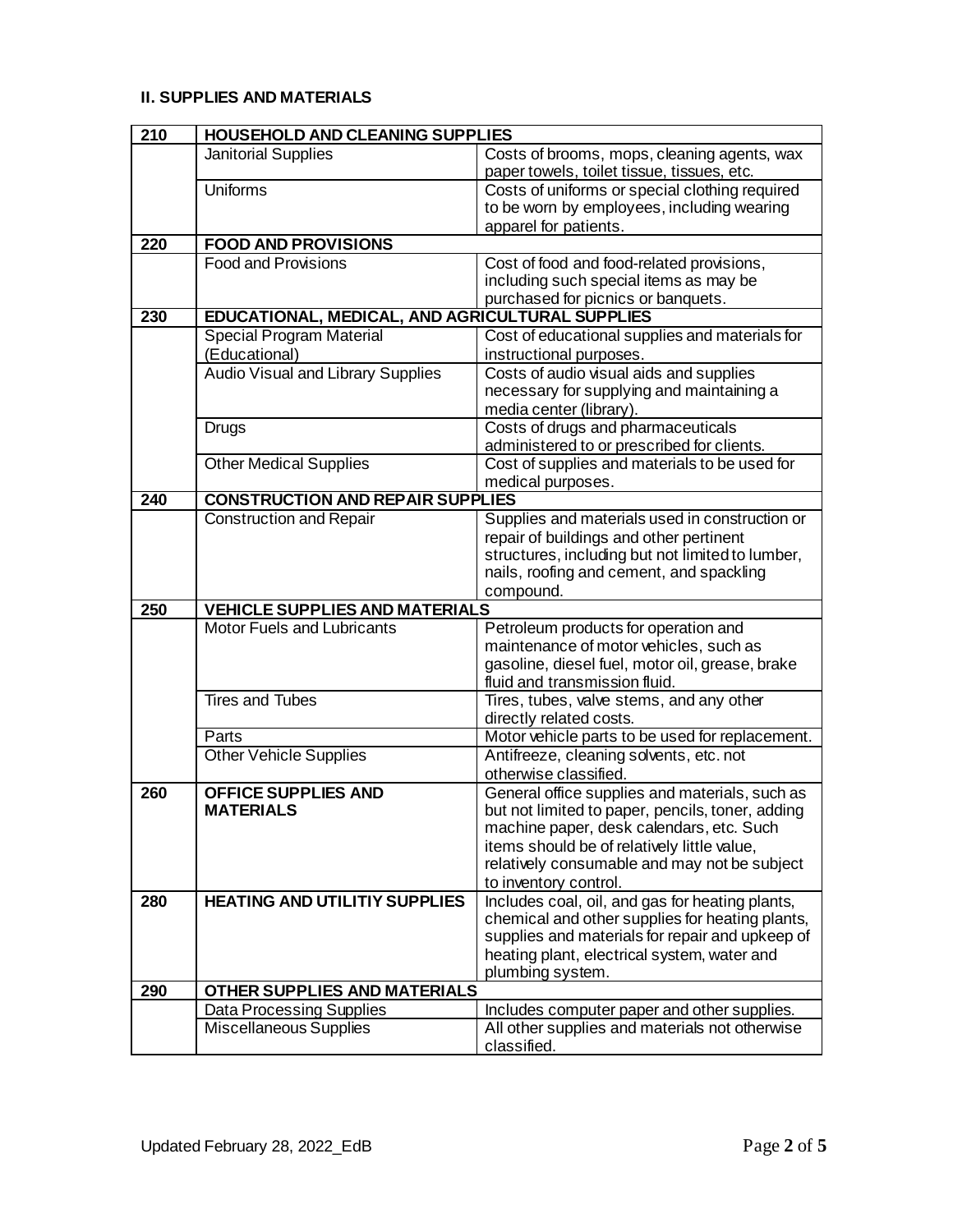## **III. CURRENT OBILIGATIONS AND SERVICES**

|     | <b>310 TRAVEL AND TRANSPORTATION</b> |                                                                                                                                                                                                                                                         |
|-----|--------------------------------------|---------------------------------------------------------------------------------------------------------------------------------------------------------------------------------------------------------------------------------------------------------|
|     | Travel                               | Reimbursement to employees for mileage on<br>personal vehicle for business use and air travel,<br>bus fares, etc.                                                                                                                                       |
|     | <b>Travel Subsistence</b>            | Expenses incurred, other than travel, by employee<br>while acting in the course of employment while<br>away from assigned duty station.                                                                                                                 |
|     | <b>Transportation of Clients</b>     | Cost of transporting clients, including public<br>transportation/taxifee                                                                                                                                                                                |
| 320 | <b>COMMUNICATIONS</b>                |                                                                                                                                                                                                                                                         |
|     | <b>Telephone Service</b>             | Charges for items and services related to<br>telecommunication activities, including telephone<br>equipment, toll calls, and cell phones.                                                                                                               |
|     | Postage                              | Charges for items and services related to transfer<br>of materials, such as postage, post office box, and<br>freight charges. Freight charges on newly<br>purchased materials should not be charged here<br>but as the cost of materials.               |
|     | <b>Other Communication</b>           | Charges for communication not otherwise<br>classified.                                                                                                                                                                                                  |
| 330 | <b>UTILITIES</b>                     |                                                                                                                                                                                                                                                         |
|     | Electricity                          | Charges for electrical services.                                                                                                                                                                                                                        |
|     | <b>Fuel Oil</b>                      | Fuel Oil used for the purpose of heating                                                                                                                                                                                                                |
|     | <b>Natural Gas</b>                   | Charges for natural gas services.                                                                                                                                                                                                                       |
|     | Water                                | Charges for water services                                                                                                                                                                                                                              |
|     | Sewer                                | Charges for sewer services.                                                                                                                                                                                                                             |
|     | <b>Other Utilities</b>               | Charges for utilities not otherwise classified.                                                                                                                                                                                                         |
|     | <b>340 PRINTING AND BONDING</b>      |                                                                                                                                                                                                                                                         |
|     | Printing                             | Includes contractual printing and reproduction with<br>related binding operations performed by<br>commercial printers, state agencies or units of the<br>same agency (on reimbursable basis). Also<br>includes charges for copies from outside vendors. |
|     | Reproduction                         | Costs incurred with in-house reproduction of<br>materials, including but not limited to copy paper,<br>stencils, and related supplies.                                                                                                                  |
|     | <b>350 REPAIRS AND MAINTENANCE</b>   |                                                                                                                                                                                                                                                         |
|     | Repair and Maintenance-Buildings     | Repair and maintenance on buildings by outside<br>vendors. Does not include R&M contracts.                                                                                                                                                              |
|     | Repair and Maintenance- Equipment    | Repair and maintenance on equipment by outside<br>vendors. Does not include R&M contracts.                                                                                                                                                              |
|     | Repair and Maintenance-Vehicles      | Repair and maintenance by outside vendors.<br>Does not include R&M contracts.                                                                                                                                                                           |
|     | <b>Other Repairs and Maintenance</b> | Repair and maintenance by outside vendors on<br>items not otherwise classified.                                                                                                                                                                         |
| 370 | <b>ADVERTISING</b>                   | Direct advertising and publicity in newspapers,<br>radio, video, magazines, periodicals, outdoor<br>advertising, pictures, mats and related items.                                                                                                      |
|     | <b>380 DATA PROCESSING SERVICES</b>  |                                                                                                                                                                                                                                                         |
|     | <b>Computer Programming Services</b> | Charges from outside vendors for programming<br>financial and statistical information with use of<br>data processing equipment.                                                                                                                         |
|     | <b>Data Processing Services</b>      | Charges from outside vendors for programming<br>financial and statistical information with use of<br>data processing equipment.                                                                                                                         |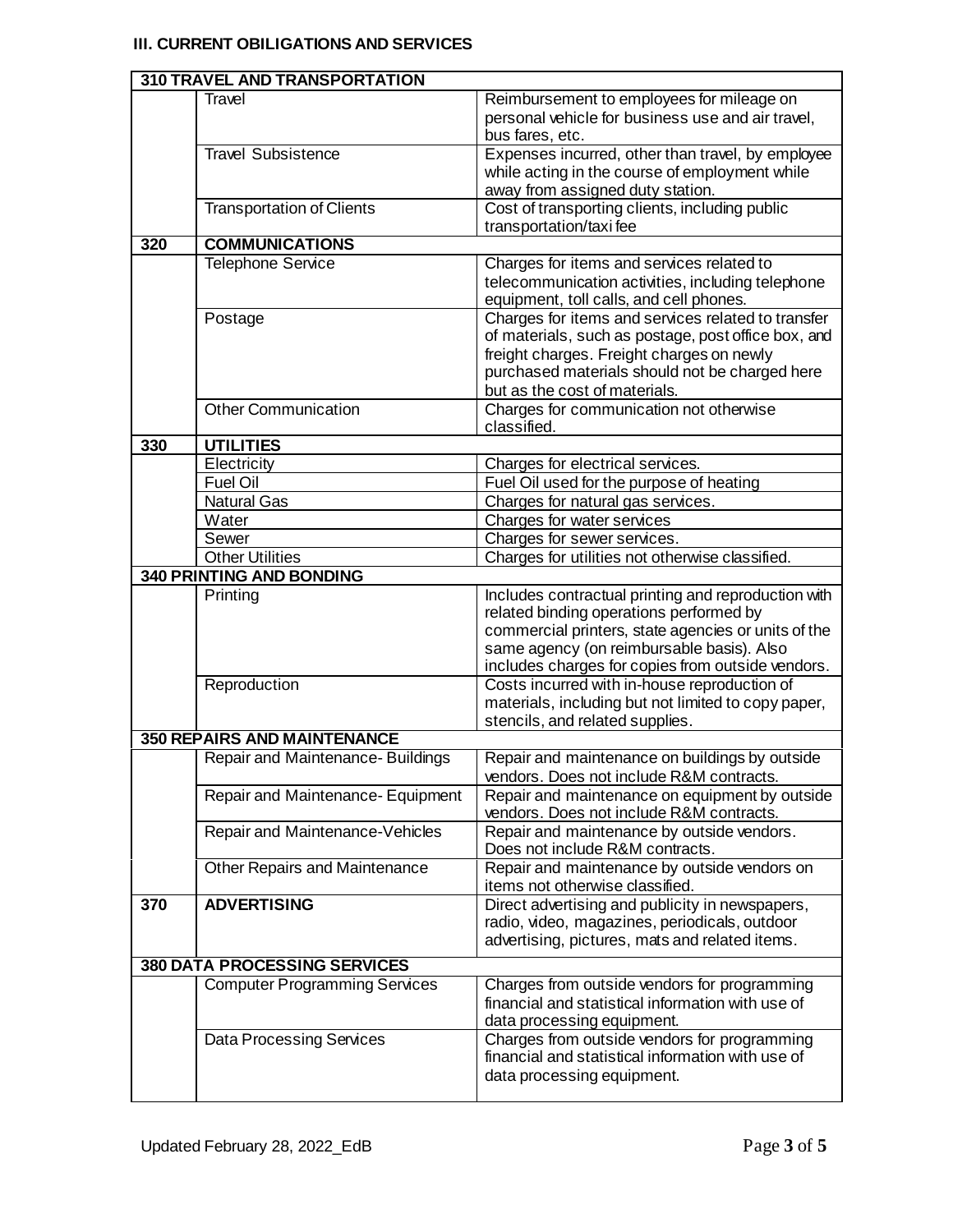| <b>390 OTHER SERVICES</b>                             |                                                                                                                                                     |  |
|-------------------------------------------------------|-----------------------------------------------------------------------------------------------------------------------------------------------------|--|
| Legal Advertising                                     | Such as but not limited to legal notices of<br>hearings.                                                                                            |  |
| Laundry and Dry Cleaning                              | Charges for cleaning drapes, textile apparel such<br>as uniforms.                                                                                   |  |
| <b>Temporary Help Services</b>                        | Contracted services for temporary help; does not<br>include services subject to personnel system.                                                   |  |
| <b>Cleaning Services</b>                              | Contracted janitorial services, etc.                                                                                                                |  |
| Training-Employee Educational<br><b>Expenses</b>      | Tuition and related expenses for training of<br>employees in their field.                                                                           |  |
| <b>Security Services</b>                              | Contracted services for guards and security<br>personnel.                                                                                           |  |
| <b>Other Services</b>                                 | Costs for services not otherwise classified.                                                                                                        |  |
| <b>Other Services - Criminal Background</b><br>Checks | Expenses incurred by agency's regarding criminal<br>background checks for full-time staff, part-time<br>staff, interns, contractors and volunteers. |  |

#### **IV. FIXED CHARGES AND OTHER EXPENSES**

|     | <b>410 RENTAL OF REAL PROPERTY</b>                                                                                                                                                                       |                                                                                                                                                                                                                                                                                                                                                                                      |  |
|-----|----------------------------------------------------------------------------------------------------------------------------------------------------------------------------------------------------------|--------------------------------------------------------------------------------------------------------------------------------------------------------------------------------------------------------------------------------------------------------------------------------------------------------------------------------------------------------------------------------------|--|
|     | Rent of Land                                                                                                                                                                                             | Rental cost of land.                                                                                                                                                                                                                                                                                                                                                                 |  |
|     | Rent of Building                                                                                                                                                                                         | Rental cost of buildings or facility.                                                                                                                                                                                                                                                                                                                                                |  |
|     | <b>Rent of Offices</b>                                                                                                                                                                                   | Rental cost of office space.                                                                                                                                                                                                                                                                                                                                                         |  |
|     | <b>Other Rentals</b>                                                                                                                                                                                     | Rental of real property not otherwise classified.                                                                                                                                                                                                                                                                                                                                    |  |
|     | <b>430 EQUIPMENT RENTAL</b>                                                                                                                                                                              |                                                                                                                                                                                                                                                                                                                                                                                      |  |
|     | Rent of Reproduction Equipment                                                                                                                                                                           | Such equipment to include but not limited to<br>copying machines, fax machines. Etc.                                                                                                                                                                                                                                                                                                 |  |
|     | Rent of Computers, Postage Meters,<br>Etc.                                                                                                                                                               | Computer/laptop rental, postage meters, etc.                                                                                                                                                                                                                                                                                                                                         |  |
|     | <b>Rent of Vehicles</b>                                                                                                                                                                                  | Rental of automobiles, busses, vans and other<br>motorized vehicles.                                                                                                                                                                                                                                                                                                                 |  |
|     | Rent of Other Equipment                                                                                                                                                                                  | Rental of equipment not otherwise classified.                                                                                                                                                                                                                                                                                                                                        |  |
| 440 | <b>SERVICE AND MAINTENANCE</b><br><b>CONTRACTS</b>                                                                                                                                                       | Charges for maintenance and service<br>agreements.                                                                                                                                                                                                                                                                                                                                   |  |
| 450 | <b>INSURANCE AND BONDING</b>                                                                                                                                                                             |                                                                                                                                                                                                                                                                                                                                                                                      |  |
|     | <b>Property and General Liability</b>                                                                                                                                                                    | Fire and casualty and general liability insurance<br>costs.                                                                                                                                                                                                                                                                                                                          |  |
|     | Vehicles                                                                                                                                                                                                 | Insurance on motor vehicles including liability,<br>physical damage, theft, and fire.                                                                                                                                                                                                                                                                                                |  |
|     | Fidelity                                                                                                                                                                                                 | Includes cost of bonding for area program<br>employees.                                                                                                                                                                                                                                                                                                                              |  |
|     | <b>Professional Liabilities</b>                                                                                                                                                                          | Includes malpractice insurance.                                                                                                                                                                                                                                                                                                                                                      |  |
|     | <b>Special Liabilities</b>                                                                                                                                                                               | Insurance or bonds for specific liabilities.                                                                                                                                                                                                                                                                                                                                         |  |
| 490 | <b>OTHER FIXED CHARGES/ CURRENT OPERATING EXPENSES</b>                                                                                                                                                   |                                                                                                                                                                                                                                                                                                                                                                                      |  |
|     | <b>Dues and Subscriptions</b>                                                                                                                                                                            | Membership dues in professional organizations<br>and subscriptions to technical publications.                                                                                                                                                                                                                                                                                        |  |
|     | Miscellaneous<br><b>Bank Fees</b><br>(Returned checks and/or late fees<br>are not allowable.)                                                                                                            | Expenditures which cannot be otherwise charged<br>to any other line item included in the chart of<br>accounts.                                                                                                                                                                                                                                                                       |  |
|     | Miscellaneous - Small Equipment<br>(Which could include but not be<br>limited to Ipads, Tablets, printers,<br>scanners, office/cell phones,<br>laptop/desktop computers and small<br>electronic devices) | Small equipment items purchased that<br>$\bullet$<br>cost less than the \$500 that is the<br>Capitalization minimum described in V.<br>Capital Outlay, may be listed here.<br>Small expensed items listed in this line<br>$\bullet$<br>item are not subject to the cash match<br>requirement as the 500s category items,<br>but should be kept record of by the<br>sponsoring agency |  |